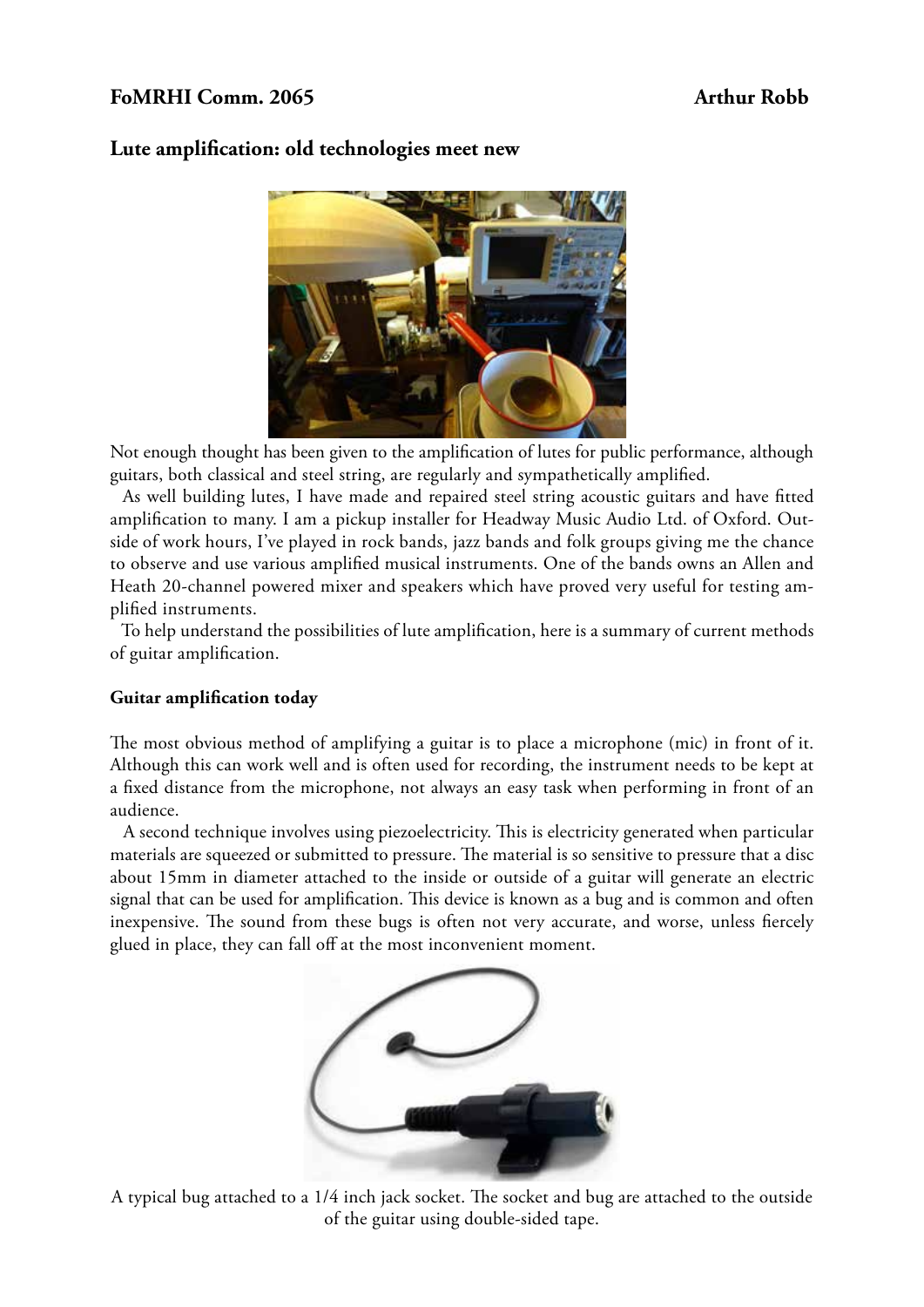Better quality bugs are available. One company that makes them is K&K in Oregon. They are more expensive, but create a much more realistic sound. K&K have developed various systems, some using arrays of bugs inside the guitar.

 The same piezo material that is used in bugs has also been used to make pickups that fit under the saddle of the guitar. The strings press down on the saddle which transmits the string vibrations to what is known as an under-saddle pickup. Under-saddle pickups are commonly and successfully used on both Classical and steel string guitars. There are many manufacturers; Ashworth, Fishman, Headway, Martin to name a few.



An Ashworth under-saddle pickup in the bridge of one of my own guitars.

In the world of music amplification, it is common practice to raise or lower the volume of high, middle or low frequencies of a sound. This is done with an electronic tool known as a graphic equaliser. Boosting or reducing bass or treble can help to help create a more natural sound. The sound is said to be EQ'd (for equalisation). Graphic equalisers come in many types including some mounted in control boxes fitted into the side of a guitar.

 There are drawbacks to using under-saddle pickups. They create a sound which is particularly strong in certain higher frequencies. Often this can be heard as the final reproduced sound, though a bit of EQ can be very effective. There is also an occasional concern that the acoustic sound of the guitar is altered by the presence of the under-saddle pickup. However, this is still the most common form of guitar amplification.

 The Oxford based company Headway is supplying a new type of under-saddle pickup, the Snake. It looks like a metal sheathed cable just under 2 mm in diameter. It is easier to fit than some other types and, in my opinion, gives a very accurate representation of the sound of the guitar.



## The Headway Snake



 The Headway Snake attached to a 1/4 inch jack socket. The jack socket is usually fitted through the end block of the guitar and doubles as a strap holder.

All of these methods generate a tiny amount of electricity which can be amplified and passed to speakers. The electricity from the piezo materials is so very small that it benefits from an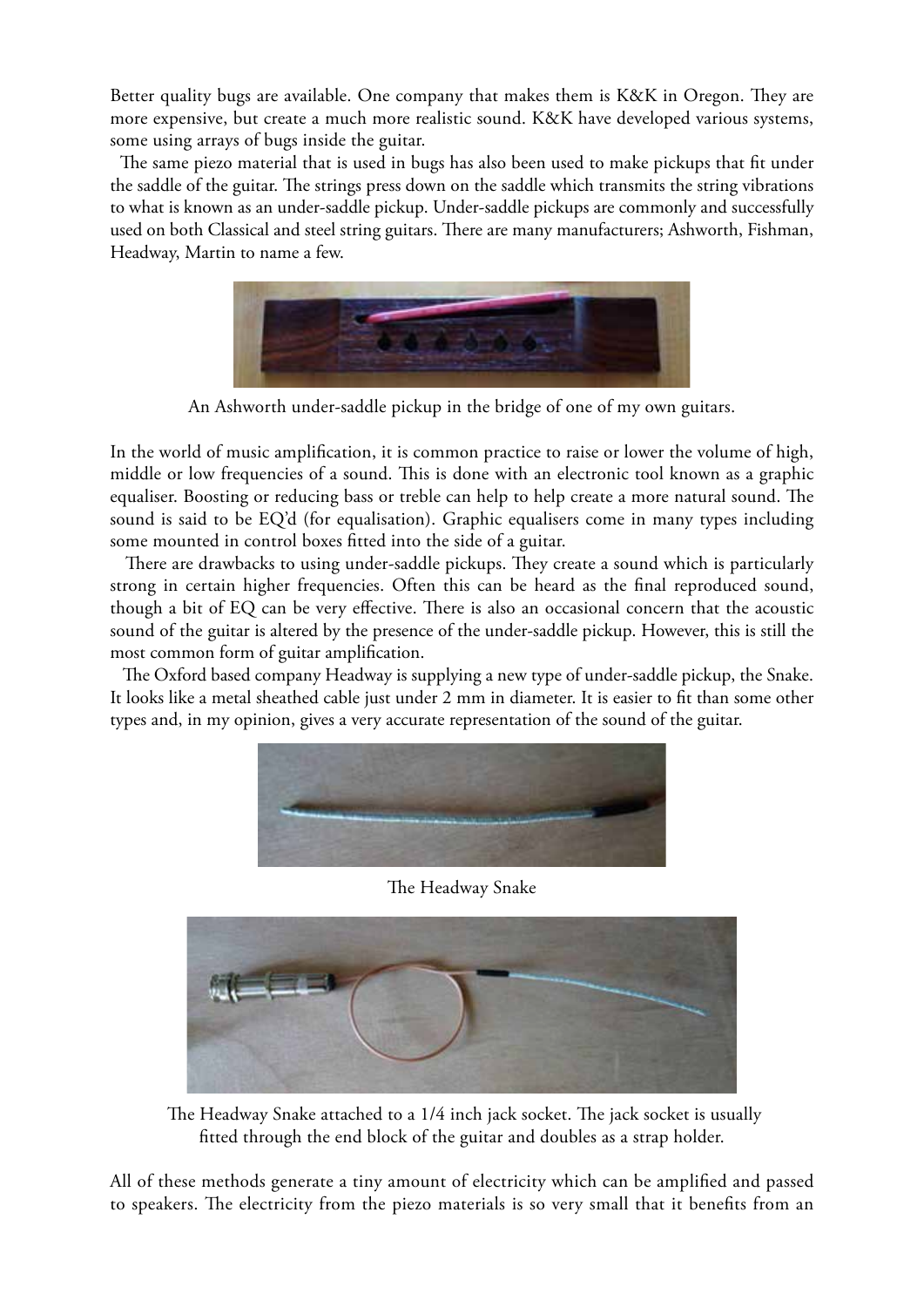intermediate amplification before it gets to the main amplifier. The intermediate device is called a pre-amplifier (pre-amp).

 Piezo materials generate electricity in the region of a millionth of a volt, abbreviated 1 μV. A pre-amp amplifies this by a thousand times to a roughly a thousandth of a volt, or one millivolt, abbreviated to 1 mV. Most mics have similar outputs of a few millivolts and all amplification systems will easily accept this level of electrical signal.

 Headway make two types of pre-amp worthy of mention. The first is their EDB-2. This is an electronically sophisticated black box,  $138 \times 93 \times 38$  mm, which accurately amplifies the signal from the pickup. It also includes a volume control, graphic equaliser and much more. These preamps are not inexpensive, but they are excellent. In use, they can be attached to a music or mic stand, be worn on a belt or simply rest on the floor.



The Headway pre-amp EDM-2.

Headway's second type of pre-amp, the HE4/G.FEQ., is miniature and fits inside the guitar. It is a cylinder 70 mm long and 13 mm in diameter. It is attached to a 1/4 inch jack socket which is mounted in the rear block of the guitar. Pre-amps require power, so a 9 volt battery is needed inside the guitar. The battery is best fitted to the front block and lasts about a year. It can be replaced when the strings are changed.



Headway's miniature pre-amp, jack socket, Snake and battery.

If the pre-amp and battery are a little heavy for very light instruments, at least that weight does not interfere with the soundboard. The reproduced sound from this system is powerful and convincing.

 The wire (lead) which connects the piezo pickup to the pre-amp is very vulnerable electronically. All wires can act as antennae, picking up electronic and radio signals from mains, electric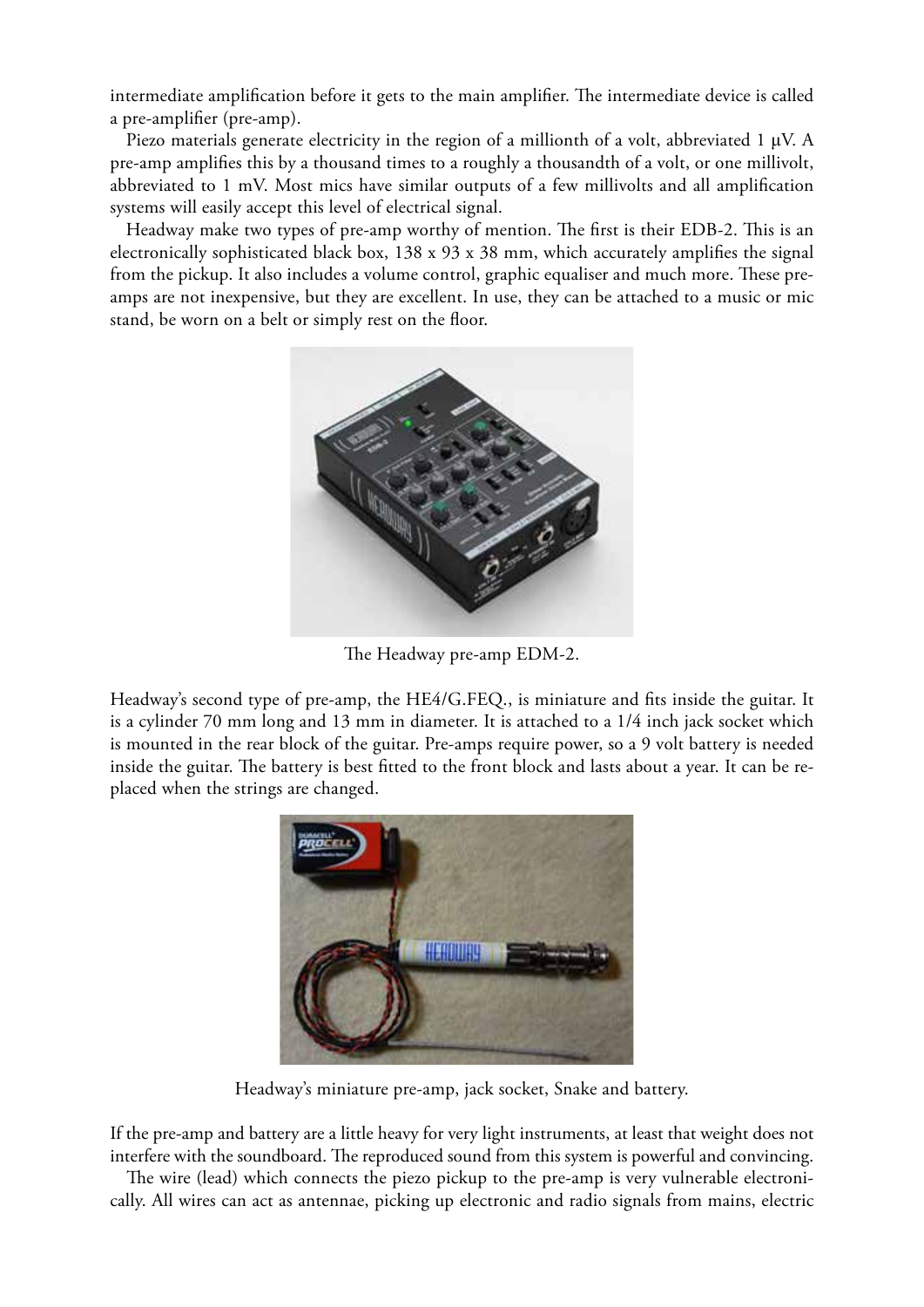machines, computers, taxi radios etc. These unwanted signals are called interference. The longer the wire the stronger the interference generated.

 The electric signal from a piezo pickup is minuscule and can easily be overwhelmed or just spoiled by interference. Often this appears as a strong hum or hiss. It is therefore important to keep the lead from the pickup to the pre-amp short; less than a metre is recommended. This is one reason why mounting the pre-amp inside the guitar is so successful—the wire connecting the pickup to the pre-amp is extremely short.

 Yet another method of amplification is to use a miniature mic mounted inside the guitar. Some of the best acoustic guitar amplification that I have heard has come from blending the sound of a piezo under-saddle pickup with that of an internal microphone.

 Electric guitars work on a different principle. Moving a metal wire through a magnetic field generates electricity. Electric guitar pickups use that principle and create electricity directly proportional to the vibration of the metal strings above them. This will not work on lutes or classical guitars as they do not have metal strings. Steel string acoustic guitars and many other wire-strung instruments can use this principal.

 There are magnetic pickups for steel string guitars which fit in the sound hole. Some of these also have a small mic attached and the system blends the signal from magnetism with that from the mic. Such combinations can be very flexible, producing accurate acoustic sounds as well as unusual and innovative tones.

### **Two current examples of lute amplification**

There are several reasons why the amplification of the lute will always be different from that of the guitar. First, the lute is lighter, weighing about two-thirds as much as a guitar, and care is needed not to add too much weight to the instrument. Second, the lack of a sound hole means there is no access to electrical equipment fitted inside the instrument. Lastly the bridge design is different from that of a guitar and does not use a saddle, rendering most under-saddle pickups unusable.

 Nevertheless, there are some successful examples of lute amplification. Ronn McFarlane, a lutenist from the USA, has been using amplified lutes for some time. He writes:

. . . I have K&K pickups on four of my lutes, and I'm pleased with them (made in Oregon). The array of four piezo pickups are glued inside the body of the lute, beneath the bridge. Sometimes I also run it through a Headway DI box [pre-amp] (made in the UK) before the signal reaches the amplifier.

#### **Lynda Sayce and Charlie**

Lynda Sayce is a well-known British lutenist who is not afraid to push the boundaries of lute authenticity. David van Edwards has made her a large and beautiful theorbo after a 1614 instrument by Matteo Buechenberg in the V&A Museum, which she calls Charlie. The usual method of airline travel for a musician who plays a large instrument, is to purchase an adjacent seat for the instrument. Cellists do this regularly. However, at over 2 metres long, Charlie is too large for an aircraft seat.

 Before construction, David and Lynda devised a very clever method which allows both the neck and case to fold. She and Charlie can now travel on commercial aircraft, and together, they have toured Europe, Africa and the USA.

 In 2011 Lynda asked if I could help her amplify Charlie. She wanted gentle amplification to enable her to play background music for social events.

 I suggested using the Headway Snake on Charlie. I had to do a few modifications to the Snake (a small amount of soldering) and Lynda found a way to mount it on Charlie's bridge. The Snake sits in the groove at the rear of the bridge. The Snake connects to a Headway EDB-2 pre-amp and then to a small amp (AER Compact 60 acoustic amp) which is concealed beneath her chair. People rarely notice that the lute is amplified.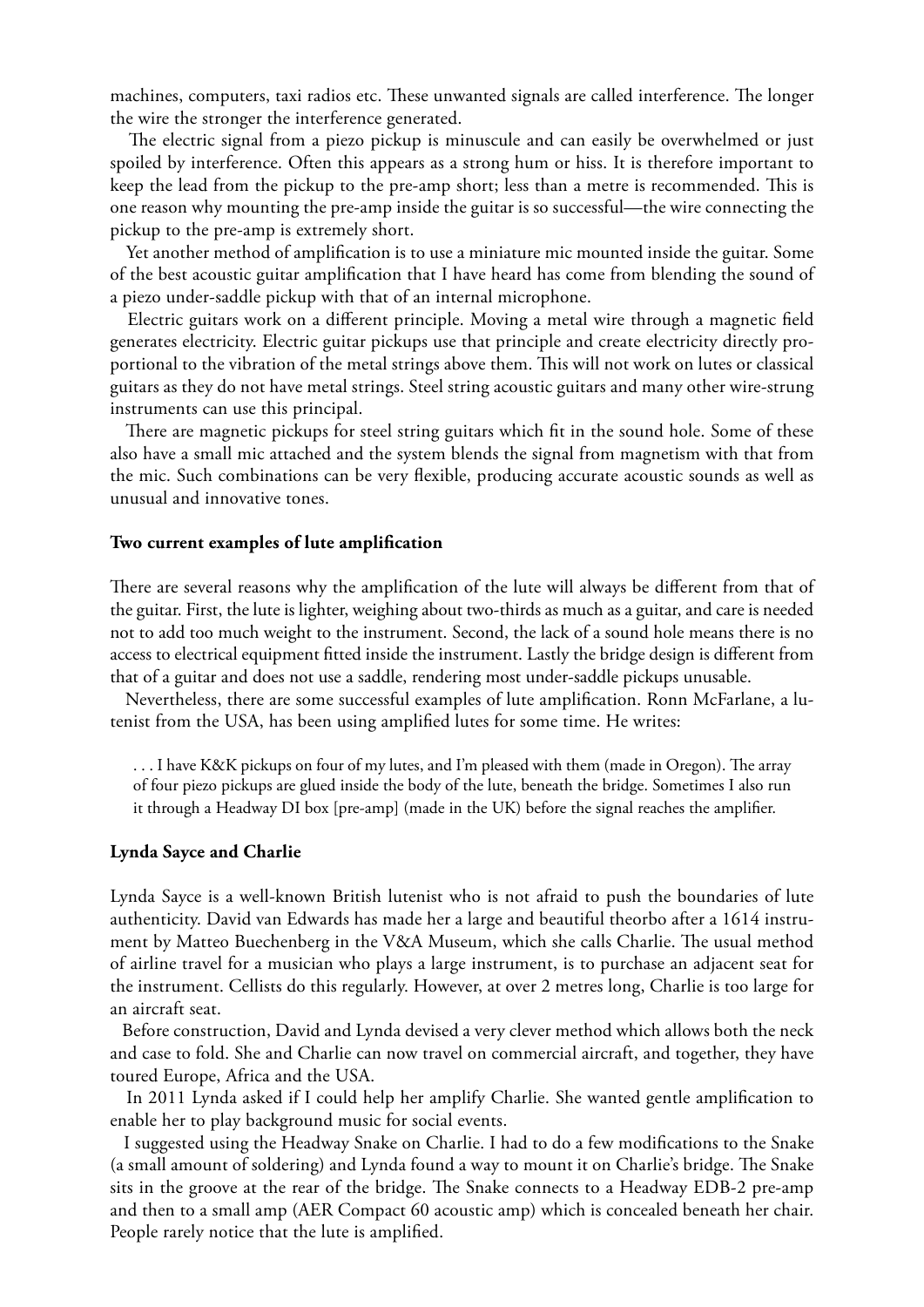

Charlie's bridge and the Snake



## **An amplified lute**

Then, in 2013 Lynda Sayce asked me to make an amplified 7-course lute for her. The lute was to be easily plugged into a mixing desk or amp, just like many acoustic and electric guitars. It would be used on-stage, in performance, at functions and in workshops. The amplified sound was to be very close to the natural sound of the lute.

 What follows is a description of the development of the electronics for the amplified lute. I first considered the the Snake but it has to be mounted on the outside of the lute. I saw no easy way to fit a socket for the Snake to the lute. Also, as mentioned before, the tone of piezo pickups is slightly untrue. There might be a better way.

 I approached Drew Calderbank, a professional sound engineer. We have worked together many times and I knew he was familiar with amplification. When told of the project, he immediately thought a microphone might give a more accurate lute sound. He suggested a lavalier mic, the type used onstage for plays, musicals, TV, etc. They are very small, often being lost in the performer's clothing or hair. Their sound reproduction is very accurate.

 Drew suggested we use a high-quality lavalier mic made by the Danish company DPA Microphones, the DPA 4061. Although originally intended for use with voice, it is also an excellent instrumental mic and is sold with adaptors to fit various instruments. The mic is 4.5 mm in diameter and its housing 12 mm long.

 The 4061 mic is not cheap, so for testing, we hired one. In Drew's studio we attached the 4061 to Lynda's theorbo with Blu Tack. As Lynda played, I moved the 4061 to various positions on the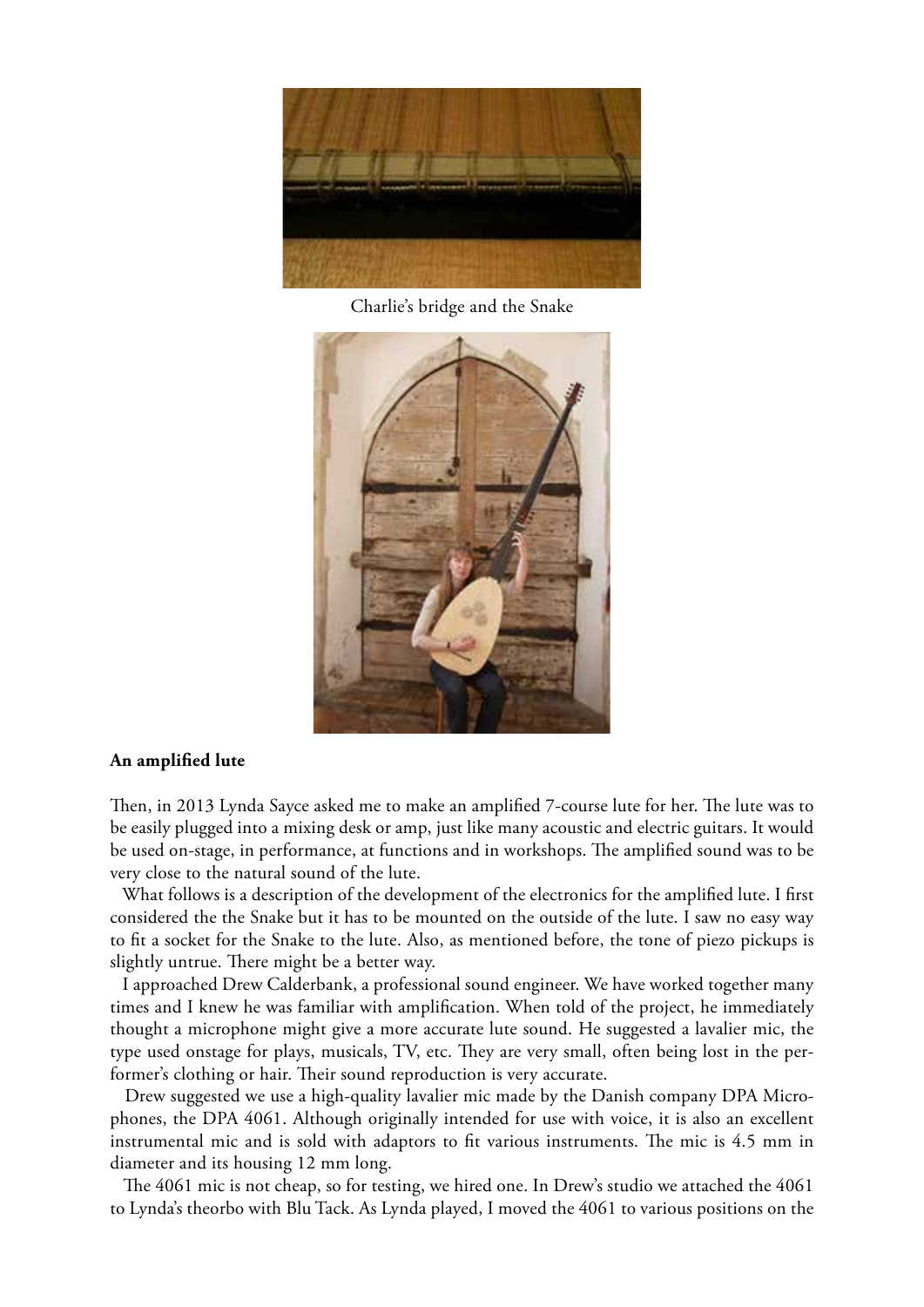soundboard while Drew tried different settings on the mixing desk. In the end, Lynda, Drew and I all agreed that the DPA 4061 produced a very realistic lute like sound.

 The 4061 now needed to be tested inside a lute. My second lute was built in 1976, and was still in the workshop. It owed a lot to Harwood and Isaacs and my then weekly lutherie tutor, Charles Ford, but was still basically sound. I decided to use this lute to develop ideas.

## **The Test Lute**

The concept of fitting a mic inside the lute and having a socket in the front block was growing. My lute number 2 became 'The Test Lute'. It certainly needed some work after 40 years of knocking around the workshop. Several bars were loose, there were cracks in the ribs and its pegs had long ago been been used on another lute. I removed the soundboard, attached some lighter barring, repaired cracks and, on the lathe, I turned a set of simple apple pegs.

 Before the soundboard was replaced, I cut a hole in the back of the lute naming it 'The Hatch'. This would allow access to the inside the lute without needing to remove the soundboard.



The hatch cut out of the body—the removed wood becomes 'The Hatch Cover'

The hatch cover was given a boxwood edging to compensate for lost wood. The hatch itself received another edging, this one to hold small brass nuts. The hatch is held in place with small brass bolts. The circular hole near the neck/body joint is a first (of very many!) attempts to fit an electric socket to the lute.



A length of 2 mm flexible wire was glued into the front block to allow the 4061 to be attached to it and placed in various locations inside the test lute.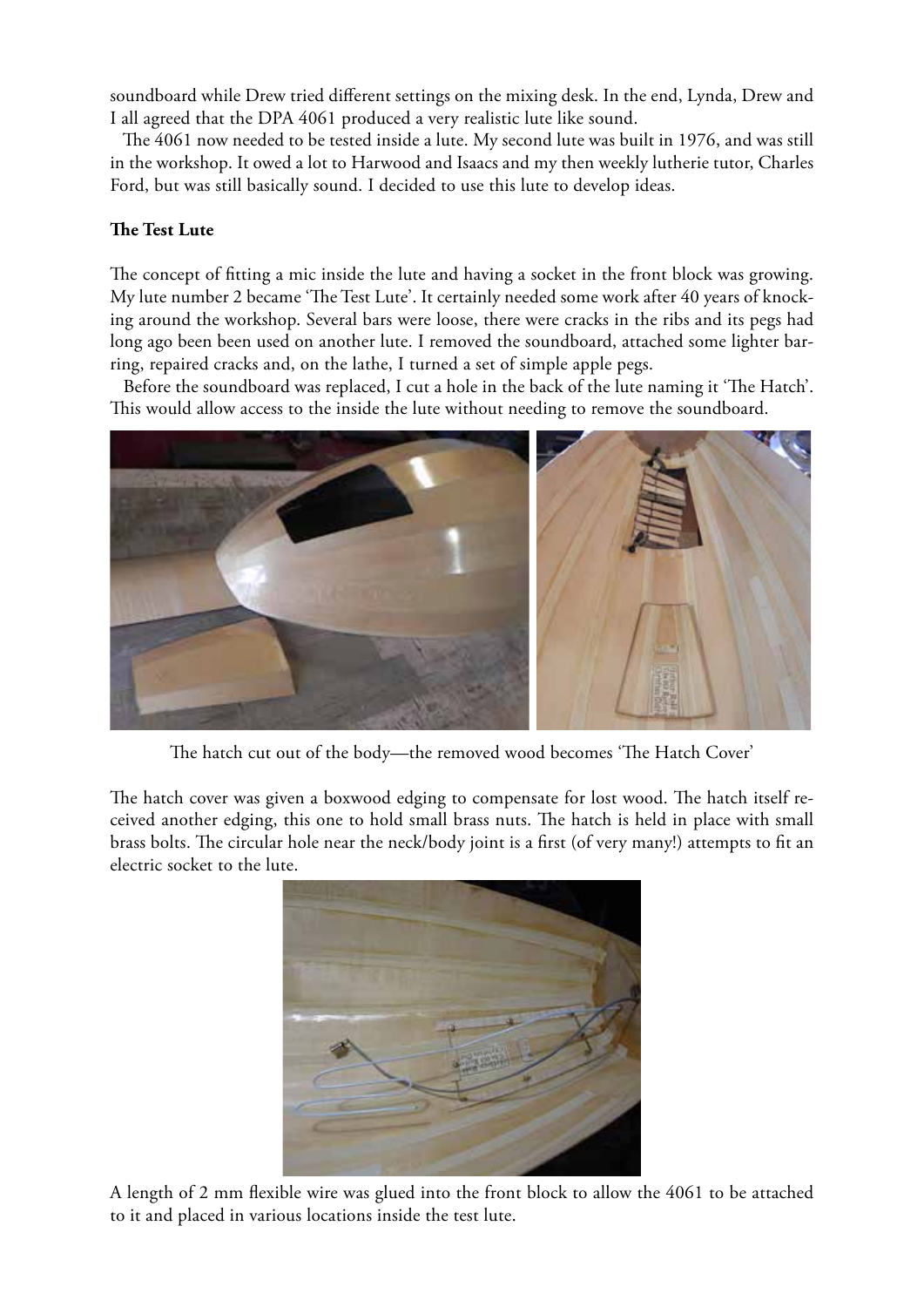

One the right, the DPA 4061 mic and on the left its electrical connector, the recently invented Microdot.



The soundboard has been replaced and the mic located inside the lute.

Attaching the 4061 to the flexible wire, the mic was tested in various locations inside the lute. The best position for it was about 25 mm below the bar closest to the rose (the one between the rose and the rear of the lute) and slightly towards the treble side of the rose. The sound was clear and concise with no hint of boominess or echo from being enclosed. We had found the mic and established its position.

# **Wiring the DPA 4061**



Three types of connector: on the left, the new Microdot, in the centre, a mini-XLR, on the right, a standard XLR. These are all jacks and they plug into comparable sockets.

Most amplification systems are fitted with XLR sockets and most microphones have XLR jacks. The two work well together using a lead that has an XLR jack connected to an XLR socket. The XLRs are very common.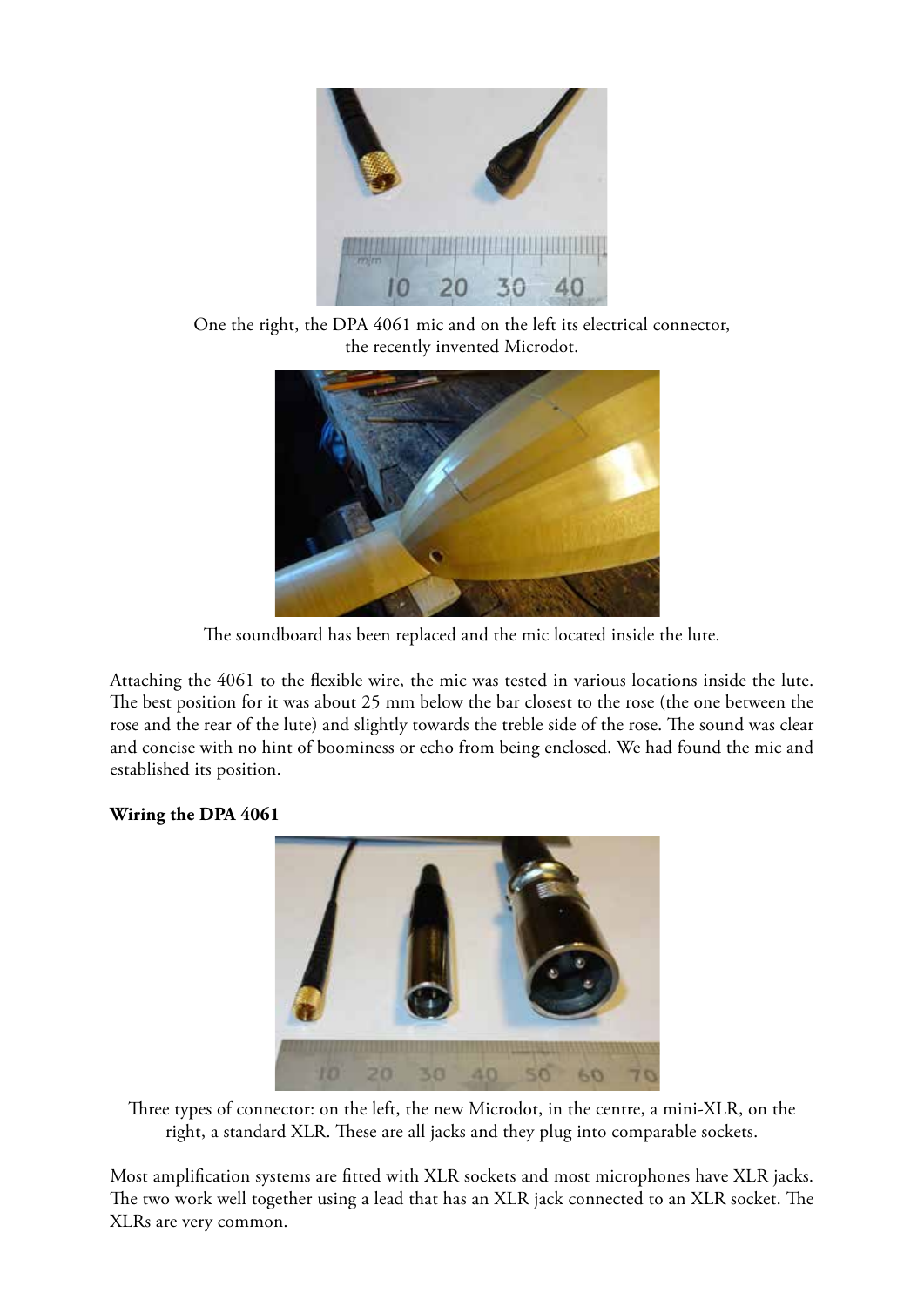A newer, lighter and smaller version of the XLR is the mini-XLR. Both the XLR types have three pins, one for earth (return of electricity) and two for electrical signals. These two can be used for stereo, or for two separate signals if needed.

 The 4061 has a pre-amp which requires electricity and it uses the third pin for this. When the amplification system supplies electricity in this way it is known as 'phantom power'. The Microdot is a more recent invention and so far, seems only to be used by DPA.

 The pre-amp for the DPA 4061 is small but comes inside a rather heavy and sturdy metal casing. Besides all its electrical jobs, it allows the lead from the mic, with its microdot jack, to connect to a XLR socket.



The DPA 4061 pre-amp

There were several problems to overcome to fit the 4061 and its pre-amp inside the lute. First, the pre-amp was too heavy. Second, the pre-amp connected to XLR, a system also too heavy. A mini-XLR socket in the front block seemed better. Lastly, the mic had a long and delicate lead not suitable for the performance floor.

 Looking for solutions, I first found that the metal casing on the preamp unscrewed easily and the pre-amp worked perfectly well without it. It was now light enough to be inside the lute.



The pre-amp without its casing; gold XLR jack on the left and Microdot socket on the right.

I needed a way to connect the XLR output from the pre-amp to mini-XLR. I eventually found a type of XLR socket which came apart easily—most do not.



A dismantled XLR socket

The only part of the XLR socket used was the dark plastic connecter at the bottom of the photo. This was very light and fitted to the pre-amp perfectly. The pre-amp plugged into a partially dismantled XLR socket.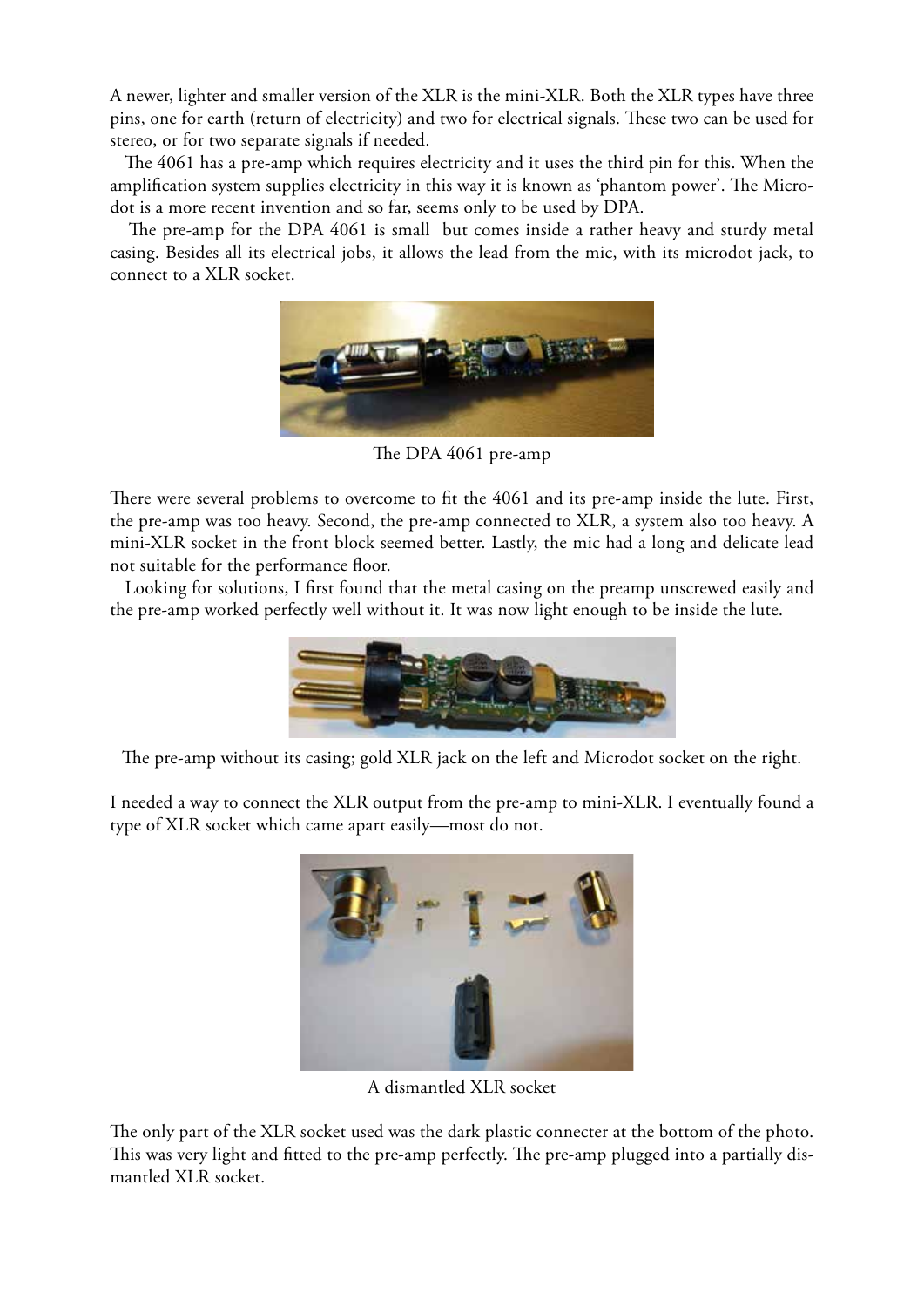Wires soldered to the XLR socket connect to a mini-XLR jack fitted on the outside the front block. It all tested well and the weight was, I thought, acceptable.



The first position of the pre-amp

I attached the pre-amp and socket to the soundboard using clips provided by DPA and doublesided adhesive tape. This did not work at all as the pre-amp circuit board and socket kept falling out of the clip and the double-sided tape failed repeatedly. Also note the very long mic lead.

 It was suggested that the pre-amp unit could be attached to the hatch cover. A broom clip did the job.



Hatch cover and broom clip.

Self-amalgamating tape expanded the diameter of the XLR socket so it fit snugly in the broom clip.



Hatch cover and pre-amp.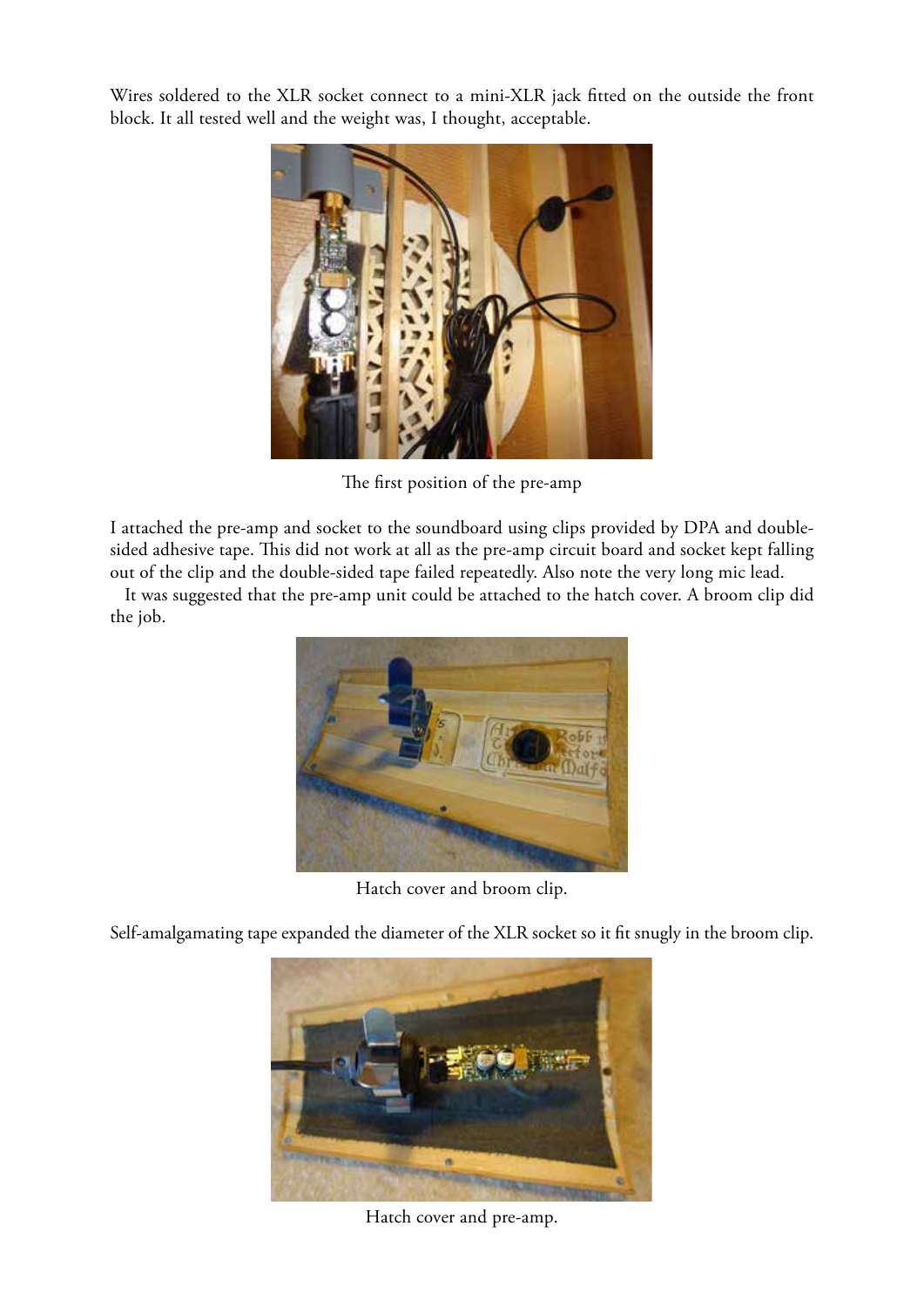The 4061 mic was sent away to have its lead shortened. The hatch cover had been rather ill-used so I reinforced it with a linen backing.

# **Testing the Test Lute**

I felt the Test Lute was ready, the lute played well and the microphone and its pre-amp worked. Lynda visited and played the Test Lute through the Allen and Heath powered mixer. The sound was realistic, powerful and adjustable. All were pleased.



Lynda playing the Test Lute in my living room in Malmesbury.

However, the socket for the lead was on the treble side of the front block and this interfered with the left hand high up the neck. One last mini-XLR socket was fitted, this time to the bass side of the front block, using a locally manufactured stainless steel washer.



Jacks and a strap holder fitted to the front block.

The test lute was finished in summer 2016. Lynda played it one more time and all seemed well. I began work on a new 7 course amplified lute for her. Lynda and her partner, Freddie Cale, have been extremely helpful and supportive of this project.